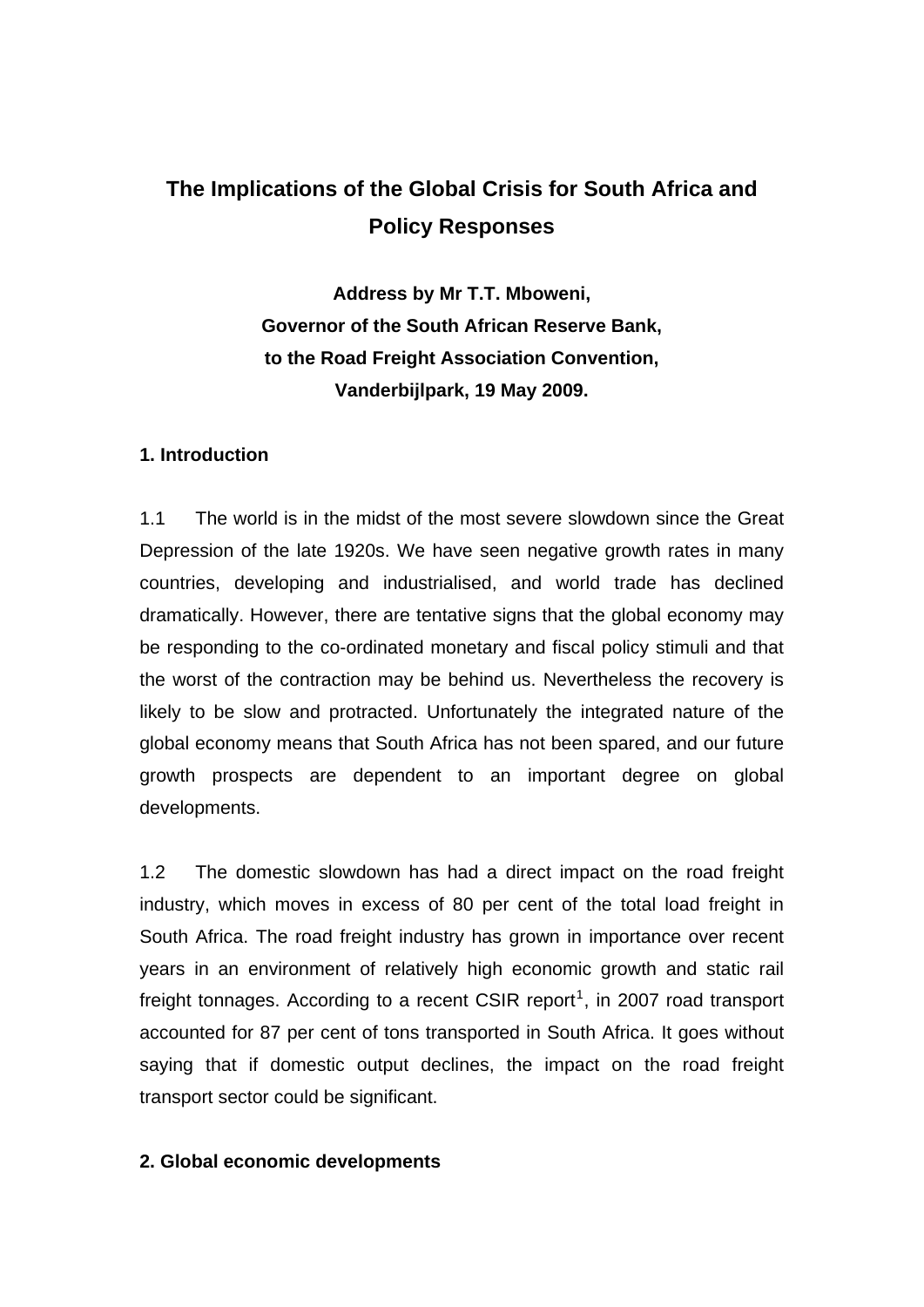2.1 Some of the recent developments in the global economy have been quite dramatic. In the fourth quarter of 2008, the so-called advanced economies experienced a contraction of 7,5 per cent in GDP, with the United States economy contracting by 6,2 per cent (quarter-on-quarter annualised), and by 6,1 per cent in the first quarter of 2009. The UK economy contracted by 6,1 per cent and 7,4 per cent in the same quarters respectively. Our other major trading partners fared no better. In the fourth quarter of 2008, Japan contracted by 12,1 per cent, the euro area by 6,3 per cent, and within the euro area, Germany contracted by 8,2 per cent. Developing and emerging market economies were also part of the synchronised downturn, contracting by 4 per cent. While China managed to grow by 1,4 per cent in that quarter, the Indian economy experienced zero growth. Taiwan, South Korea and Thailand experienced quarter-on-quarter annualised contractions in excess of 20 per cent, while contractions were also experienced in eastern and central Europe and Latin America.

2.2 The outlook for the global economy in 2009 remains gloomy, with the IMF, the World Bank and the OECD all forecasting negative growth for the year as a whole. The discussions at the recent IMF meetings confirmed a negative outlook, although demand stimuli and natural stabilisers are expected to start having an impact later in the year, and there are tentative signs that this may be the case.

<span id="page-1-0"></span>2.3 The pace of the downturn has been confounding the forecasters, and there have been continuous and large downward revisions of growth forecasts during the past few months. According to the latest IMF forecasts, the world economy, which grew by 3,2 per cent in 2008, is now expected to contract by 1,3 per cent in 2009. In January, the forecast for 2009 was for the world economy to grow by 0,5 per cent. The so-called advanced economies are expected to contract by 3,8 per cent this year, while emerging market and developing country growth is forecast to be 1,6 per cent. Africa is expected to experience growth of 2 per cent. A modest recovery is forecast for 2010: the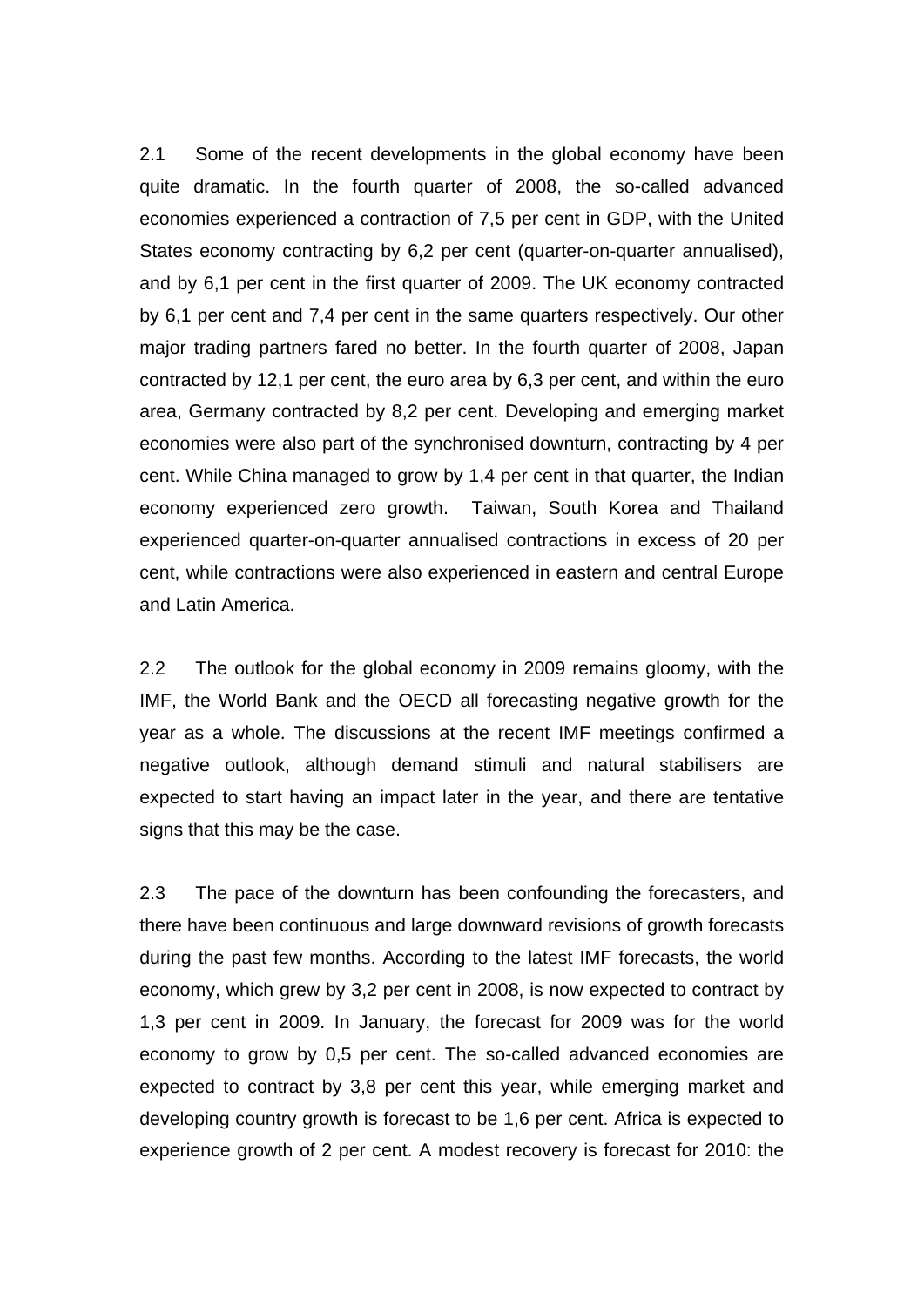advanced economies are expected to experience zero growth compared to emerging market and developing economies growth of 4,0 per cent.

2.4 The impact on world trade from these events has been pronounced, and the World Trade Organisation predicted that the volume of global merchandise trade would contract by 9 per cent this year, compared to an annual average growth rate in trade in excess of 6 per cent since 1990. In an environment of weak demand and lack of trade finance, international trade will continue to suffer. The motor industry has been particularly hard hit as demand continues to decline globally. Japanese motor vehicle exports declined by almost 50 per cent year-on-year in February, while global exports of motor vehicles declined by 64 per cent in that month. Not surprisingly, protectionist tendencies have emerged, with some countries providing subsidies and discriminatory procurement provisions in national stimulus packages.

2.5 Also of relevance to the South African economy has been the sharp decline in commodity prices. Fortunately, gold prices have remained relatively firm. The gold price declined from a high of around US\$1000 per ounce in March 2008 to around US\$712 in November, but is currently trading above US920 per ounce. However other commodities have not fared as well. From a high of US\$2250 per ounce in March 2008, platinum prices declined to US\$771 per ounce, before recovering to current levels of around US\$1130 per ounce. Aluminium prices reached levels in excess of US\$3300 per ton in July 2008, but by February 2009 the price had declined to below US\$1300 per ton and currently around levels of US\$1540 per ton. Similar trends are evident in the behaviour of other commodity prices. Of course, oil price developments have benefited us. Having reached levels of almost US\$150 per barrel in July last year, international oil prices declined to below US\$35 per barrel, and are now at levels around US\$57 per barrel. Commodity prices in general are likely to remain subdued in line with global growth

2.6 The turmoil on the international financial markets has also impacted on the destination and size of capital flows. Not surprisingly, capital flows to the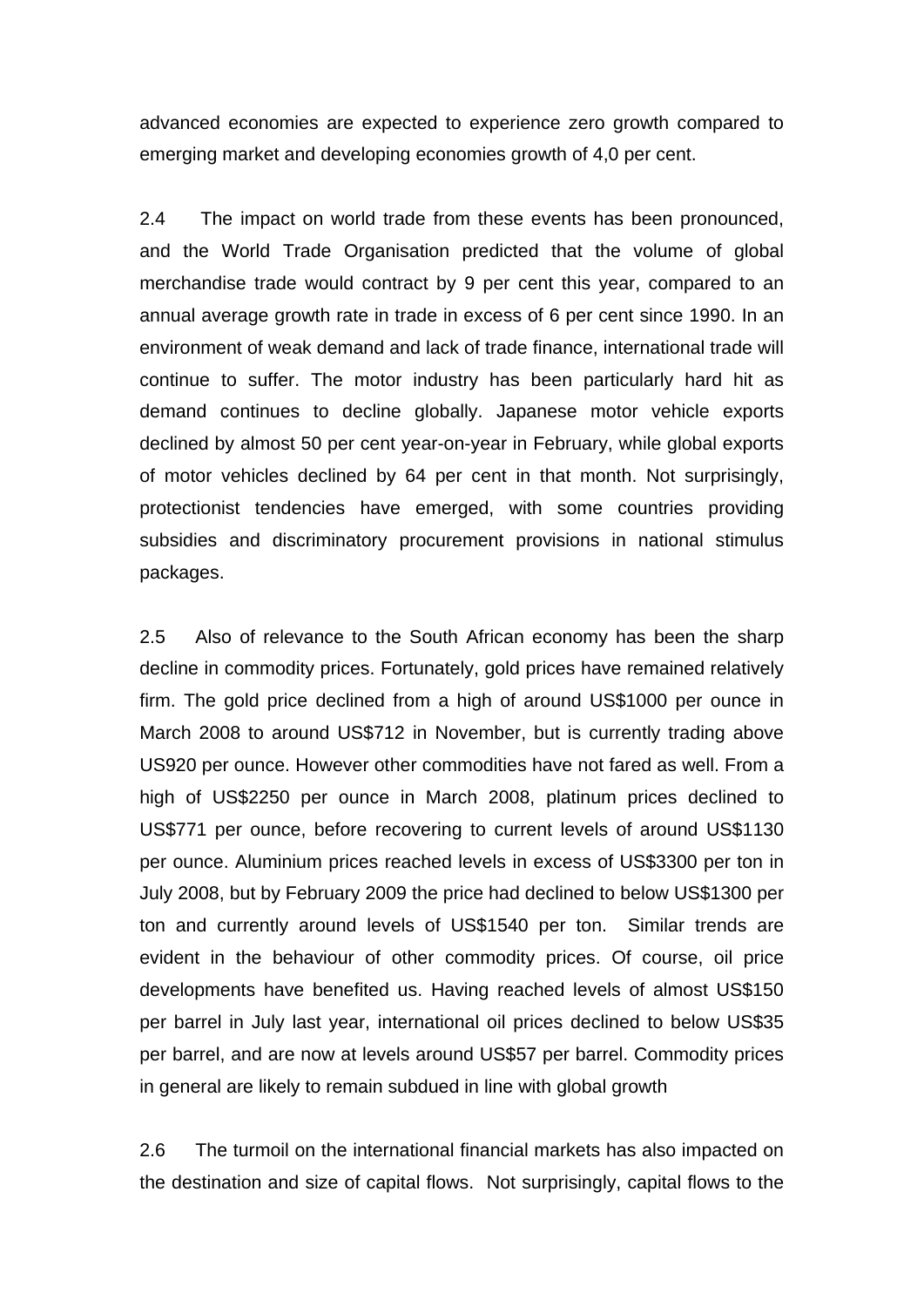developing and emerging market economies have declined, with the International Institute of Finance expecting flows to emerging markets to decline from over US\$900 billion in 2007 to around US\$165 billion in 2009. This has implications for exchange rates and the financing of current account deficits in these countries, at a time when export markets are under pressure. Capital is in fact flowing back to the US, the source of the current crisis. We are told that this is a 'flight to quality' or 'risk aversion'. An irony indeed.

#### **3. The implications for the South African economy**

3.1 Given South Africa's close trade and financial links with the global economy, it is not surprising that the South African economy would be affected by these adverse developments. After 4 years of GDP growth around or in excess of 5 per cent, the growth rate declined to 3,1 per cent in 2008, with a contraction of 1,8 per cent in the fourth quarter. Current indications are that the negative trend continued in the first quarter of this year. The high frequency data indicate that the manufacturing sector in particular remains under pressure: recent data from Statistics South Africa show that manufacturing output in the first quarter of 2009 declined by 6,8 per cent relative to the previous quarter, while mining production declined by 12,8 per cent over the same period. The utilisation of manufacturing productive capacity declined to its lowest level in ten years. Quarter-on-quarter declines were also seen in retail and wholesale trade sales, while motor vehicle domestic sales and exports also continued to contract significantly.

3.2 The impact on employment was also felt in the final quarter of 2008 when employment levels decreased for the first time in almost four year. Employment declined by 0,7 per cent, with the private sector shedding over 45,000 jobs. Most of the forward-looking confidence indices indicate that a turnaround cannot be expected until at least later in this year.

3.3 These developments are also reflected in the financial markets. In particular, house prices have been stagnant or falling, and the stock exchange has lost about a third of its value since September last year. Although exports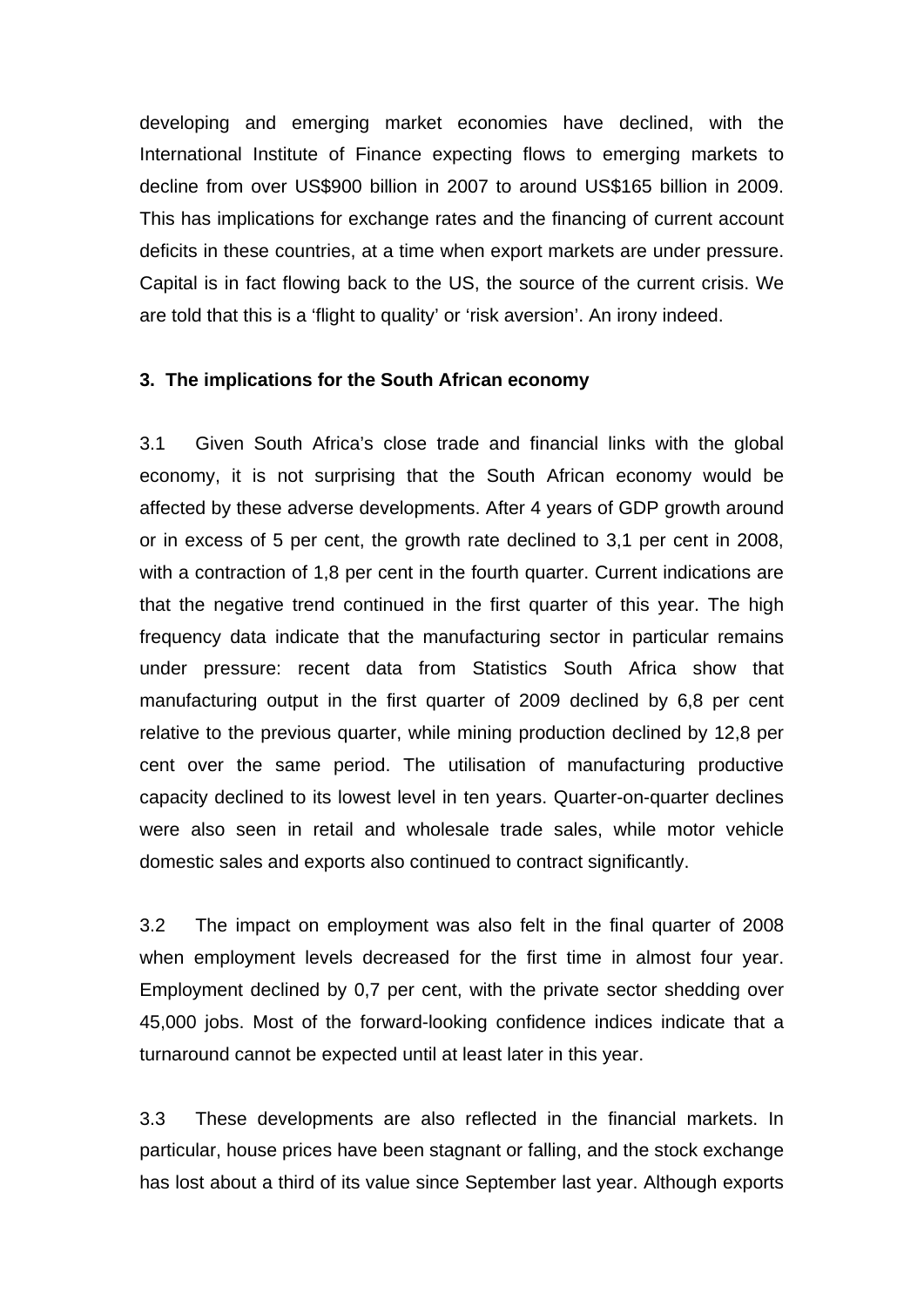have been affected, imports have also declined in the wake of weak demand and lower international oil prices, resulting in a moderation of the current account deficit in the fourth quarter of 2009 to 5,8 per cent of GDP. Despite lower capital inflows, we were still able to finance the deficit on the current account. In line with other emerging economies, the rand exchange rate has been relatively volatile over this turbulent period, although it has recovered significantly since the lows seen in late 2008.

3.4 While it seems clear that the first quarter of this year was also one of negative growth, the general view is that the worst is probably behind us and that things may start to improve slowly in the coming months. The latest consensus surveys indicate that growth is expected to be low but positive in the final two quarters of this year, and to recover to around 2,7 per cent next year.

## **4. Policy responses**

4.1 There has been a multi-faceted global response to the crisis. As was noted in the G-20 London Summit Statement of 2 April 2009, 'a global crisis requires a global solution'. The G-20 countries pledged "to do whatever is necessary to restore confidence, growth, and jobs; repair the financial system to restore lending; strengthen financial regulation to rebuild trust; and fund and reform our international financial institutions to overcome this crisis and to prevent future ones" These are noble and correct sentiments, but it is the implementation that counts. A few comments on some of these themes may be in order.

4.2 Firstly, there is no doubt that for the crisis to be resolved, countries with banks exposed to the toxic assets will have to clean up their banking systems. These toxic assets will have to be taken off the balance sheets, the banks recapitalised and sufficient trust built up so that banks can start lending again. There is no easy solution for achieving this, and no simple blueprint. Countries will differ as to how they tackle this problem. But as long as banks are unwilling to lend, and demand remains subdued, the recovery cannot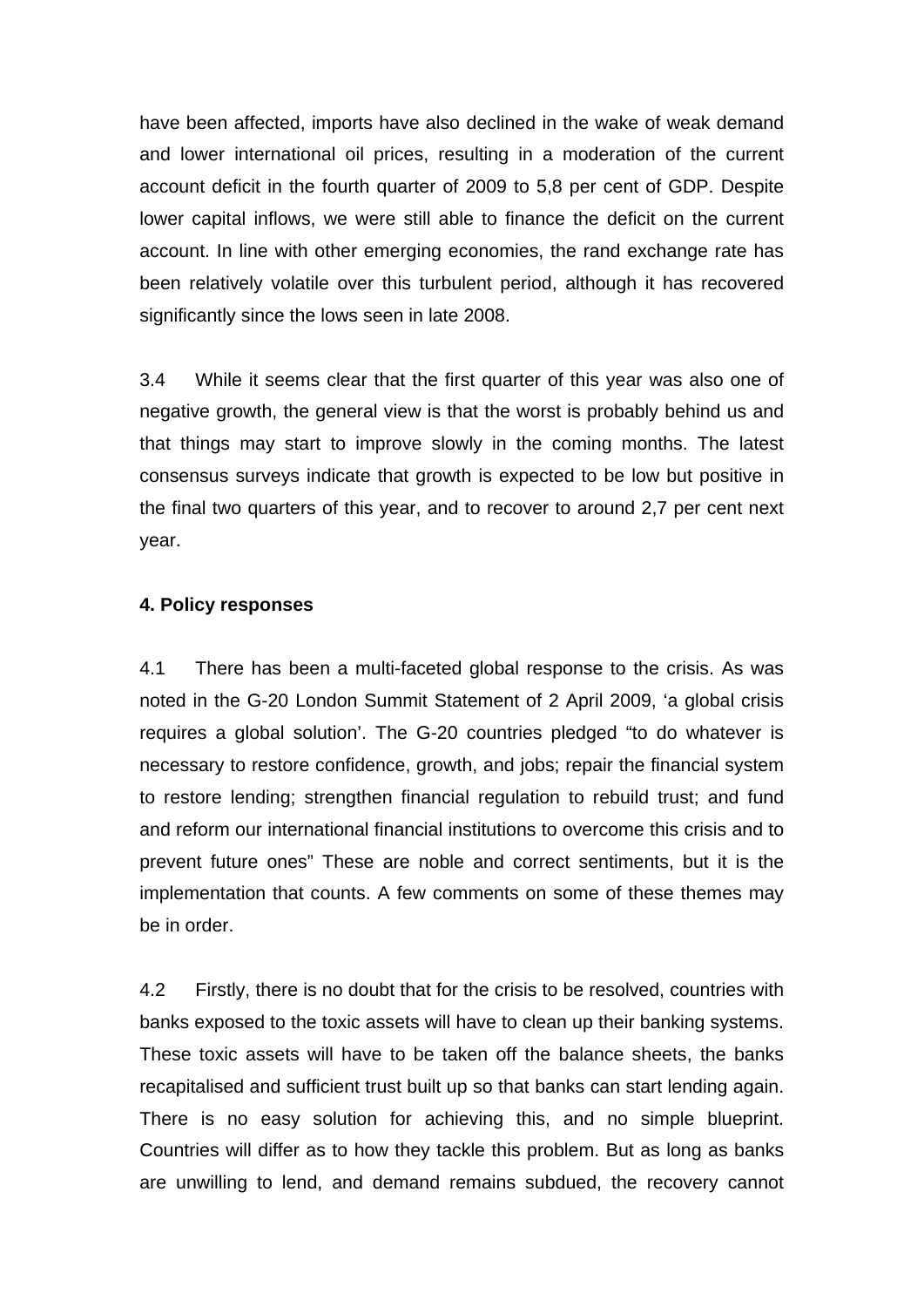happen. The recent stress-tests conducted on US banks indicated that while banks still remain under pressure and some require further recapitalisation, the worst of the bad news may be behind us.

4.3 Fortunately our banking system is still allowing credit to flow, although much stricter lending criteria are being applied by banks. But unlike in Europe and the US, our interbank market is working normally, the capital adequacy ratios are strong, and no bank has had to approach the South African Reserve Bank for any extraordinary assistance. Although exchange controls irritate many, in this case the existence of these controls, in conjunction with appropriate supervision of the banks, spared us the need to have to find ways to bail out and recapitalise our banks.

4.4 Secondly, there has to be an improvement in banking regulations and supervision. Those elements of the financial system that have been able to avoid regulation must be brought into the regulatory net, and ways must be sought to ensure that regulation does not promote procyclical behaviour on the part of the banks. But we have to be mindful of the danger of overregulation. There is always the danger that a crisis can spur excessive regulation and stifle the ability of banks to operate normally in the future. A fine balance will have to be achieved between the dangers of over-regulation and allowing banks to undertake normal lending operations. We are likely to see a return to the more traditionally type of banking for some time.

4.5 Third, there have to be appropriate policy responses to restore growth. The G-20 statement underlined the need for continued concerted and exceptional monetary and fiscal policy stimuli. With respect to monetary policy, in many countries, despite the low policy rates, banks are charging much higher spreads over the policy rates because of higher perceived risks. At the same time, households are trying to repair their balance sheets which have been adversely affected by declines in house and equity prices. In other words, the monetary transmission mechanisms are impaired, and what usually works in a relatively predicable way under normal circumstances, may not work in the same way under current abnormal circumstances. The further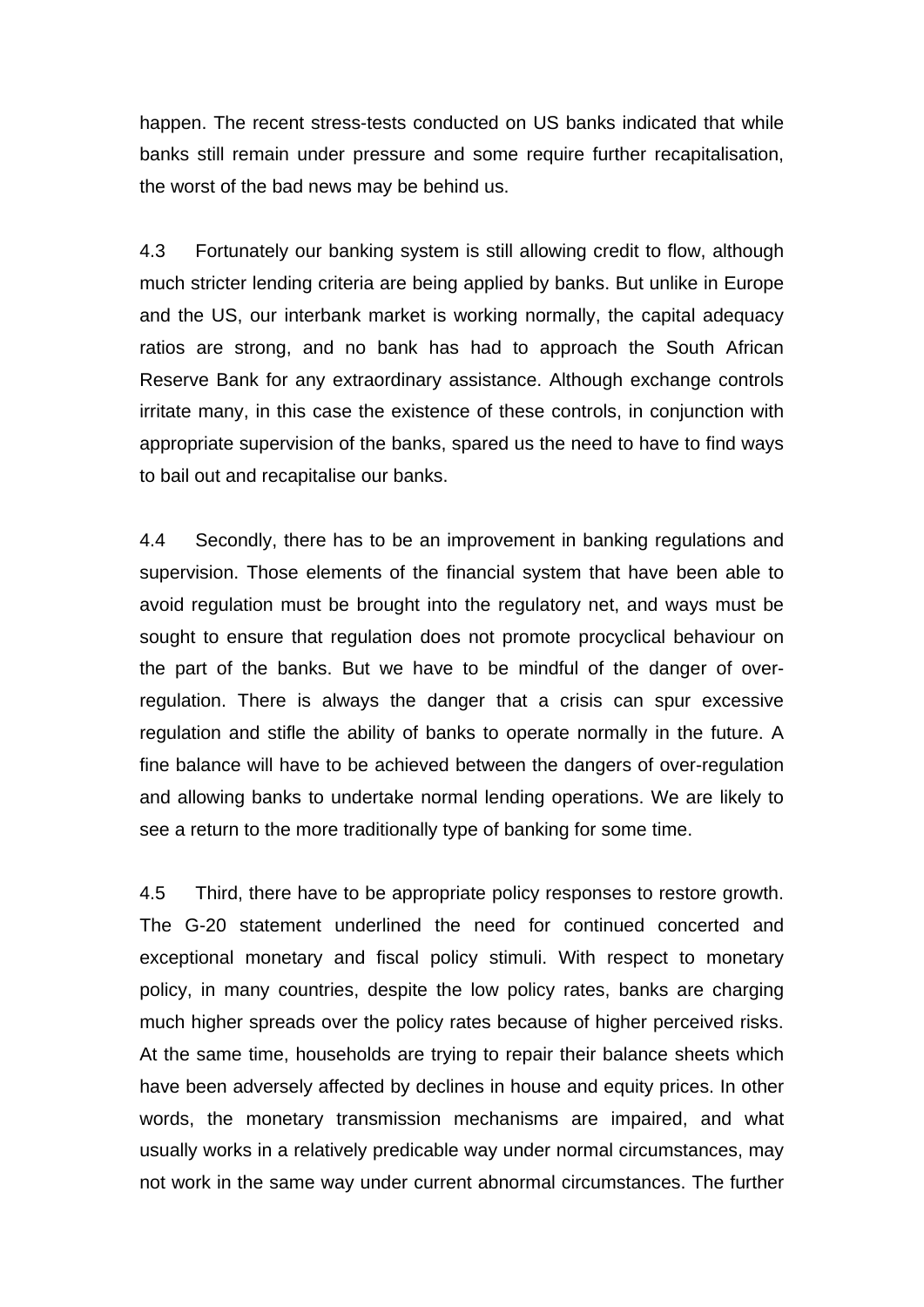danger we face is that as the balance sheets of the central banks expand rapidly, down the line there may be inflationary pressures. Central banks will have to be ready to absorb this excess liquidity, but without killing off the recovery.

4.6 The G-20 recognises that even within the framework of a co-ordinated response, local conditions will shape the nature of the response of individual countries. While many countries responded with substantial interest rate reductions, these responses were carried out in the context of very low inflation in many instances, and the need to provide liquidity to ailing banking sectors. While the response of the South African Reserve Bank may appear to be less strong than in many other countries, it should be borne in mind that we started out with a relatively high inflation rate and a relatively heathly banking system. We are seeing a slowdown in the rate of inflation and, although it is relatively sticky, we still expect to be back within the target over the medium term. This has allowed for a 350 basis point reduction in the repurchase rate to date. A continuation of this slowdown of inflation, in part a result of the widening output gap, may allow for further monetary easing.

4.7 As part of stimulus packages, many countries have focused on increasing expenditure on infrastructure. This cannot happen overnight. We have been fortunate that our infrastructural expenditure programme has been accelerating for the past few years, and has therefore come on stream at a time when it is most needed. This has been most fortuitous. Anyone travelling on our national roads will have been frustrated by the inconvenience of the scale of the road upgrades, but we have to remember the positive side: that this infrastructural expenditure is helping to underpin domestic expenditure. Furthermore, such expenditure will help to increase the potential output of the economy over time, and therefore raise the sustainable long term growth rate. According to National Treasury estimates, public sector infrastructure expenditure is expected to average 9,7 percent of GDP over the coming three fiscal years, compared to 4,5 per cent in the 2005/6 fiscal year. During the current fiscal year, total expenditure by the SA National Roads Agency Ltd (SANRAL) on roads is estimated at R19,6 billion, compared to R2,2 billion in